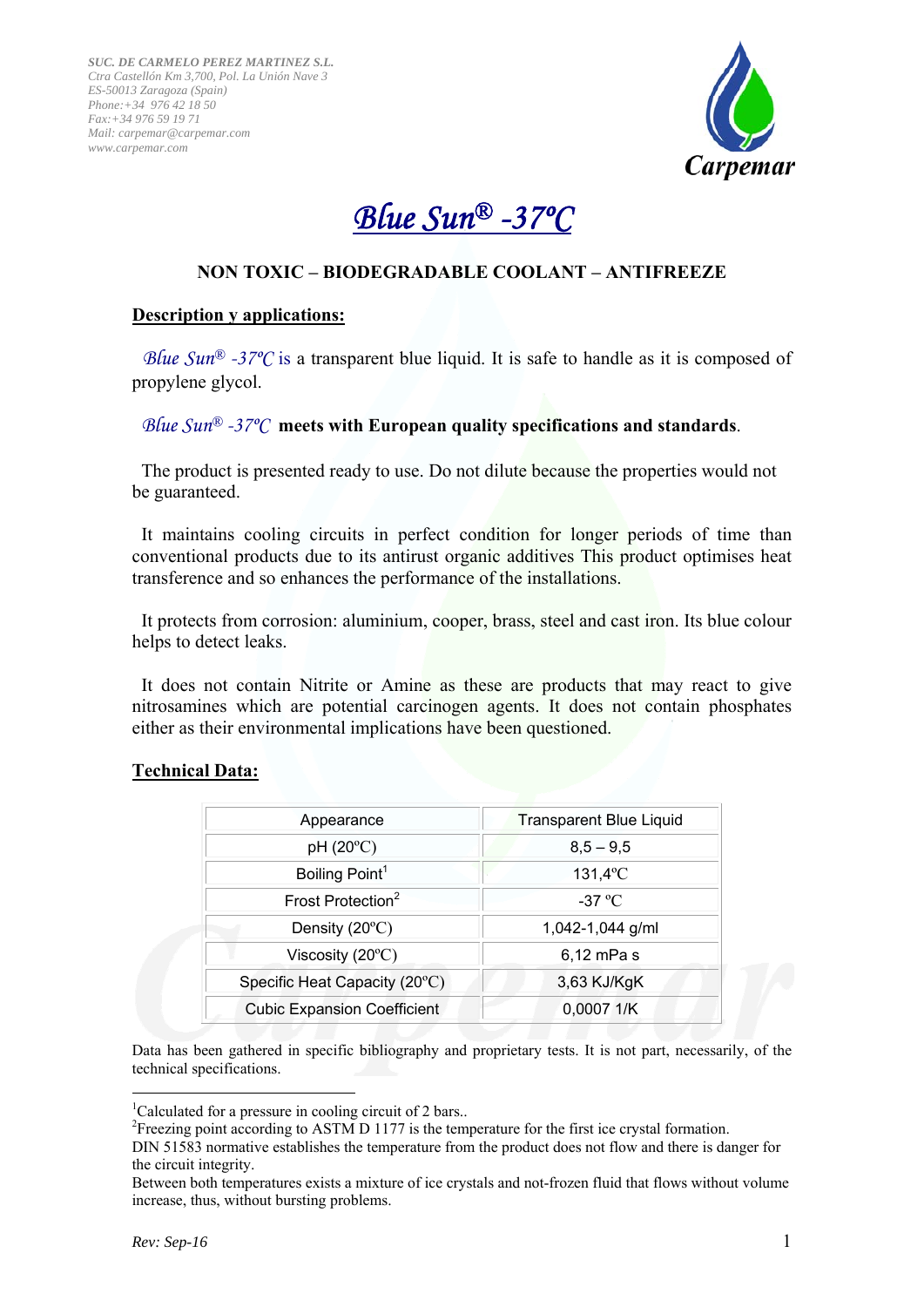

## **Attributes:**

- Prevents circuit damage by freezing.
- Raises boiling point, reducing overheating problems.
- Prevents corrosion of metals widely used in cooling circuits.
- Prevents deposits and foaming.
- Biodegradable.
- Non toxic

## **Homologations:<sup>3</sup>**

**AA-52624A** Antifreeze, multi-engine type. **ASTM D 3306** Glycol base engine coolant for automobile and Light-duty Service.

ASTM D 3306 homologation contains the next tests:

| <b>ASTM D 5931</b> | Density and Relative Density of Engine Coolant Concentrates and Aqueous Engine |
|--------------------|--------------------------------------------------------------------------------|
|                    | Coolants by Digital Density Meter                                              |
| <b>ASTM D 1177</b> | <b>Freezing Point of Aqueous Engine Coolants</b>                               |
| <b>ASTM D 1120</b> | <b>Boiling Point of Engine Coolants</b>                                        |
| <b>ASTM D 1119</b> | Percent Ash Content of Engine Coolants and Antirusts 1                         |
| <b>ASTM D 1287</b> | Standard Test Method for pH of Engine Coolants and Antirusts                   |
| ASTM D 3634        | Standard Test Method for Trace Chloride Ion in Engine Coolants                 |
| <i>ASTM D 1123</i> | Water in Engine Coolant Concentrate by the Karl Fischer Reagent Method         |
| <i>ASTM D 1121</i> | Standard Test Method for Reserve Alkalinity of Engine Coolants and Antirusts   |
| <b>ASTM D 1882</b> | Effect of Cooling System Chemical Solutions on Organic Finishes for Automotive |
|                    | <i>Vehicles</i>                                                                |
| <i>ASTM D 1881</i> | Foaming Tendencies of Engine Coolants in Glassware                             |
| <b>ASTM D 1384</b> | Corrosion Test for Engine Coolants in Glassware                                |
| ASTM D 4340        | Corrosion of Cast Aluminium Alloys in Engine Coolants Under Heat-Rejecting     |
|                    | Conditions                                                                     |
|                    |                                                                                |

## **Corrosion Table:**

 Mixtures of propylene glycol and water are more corrosive than pure water so additives should be used in order to ensure the integrity of the circuit.

 The following table shows the effectiveness of mixtures Blue Sun – Water in inhibiting corrosion according to ASTM D 1384. For a comparative porpoise results for water and propylene glycol alone are presented. Presented data are from test run by INTA laboratories.

<sup>1</sup> <sup>3</sup> Homologations by laboratories of INTA (National Institute of Aerospace Techniques) depending on Ministry of Defense of Spain with document: CL/RPT/7430/006/INTA/10 for concentrated product and its dilutions with water.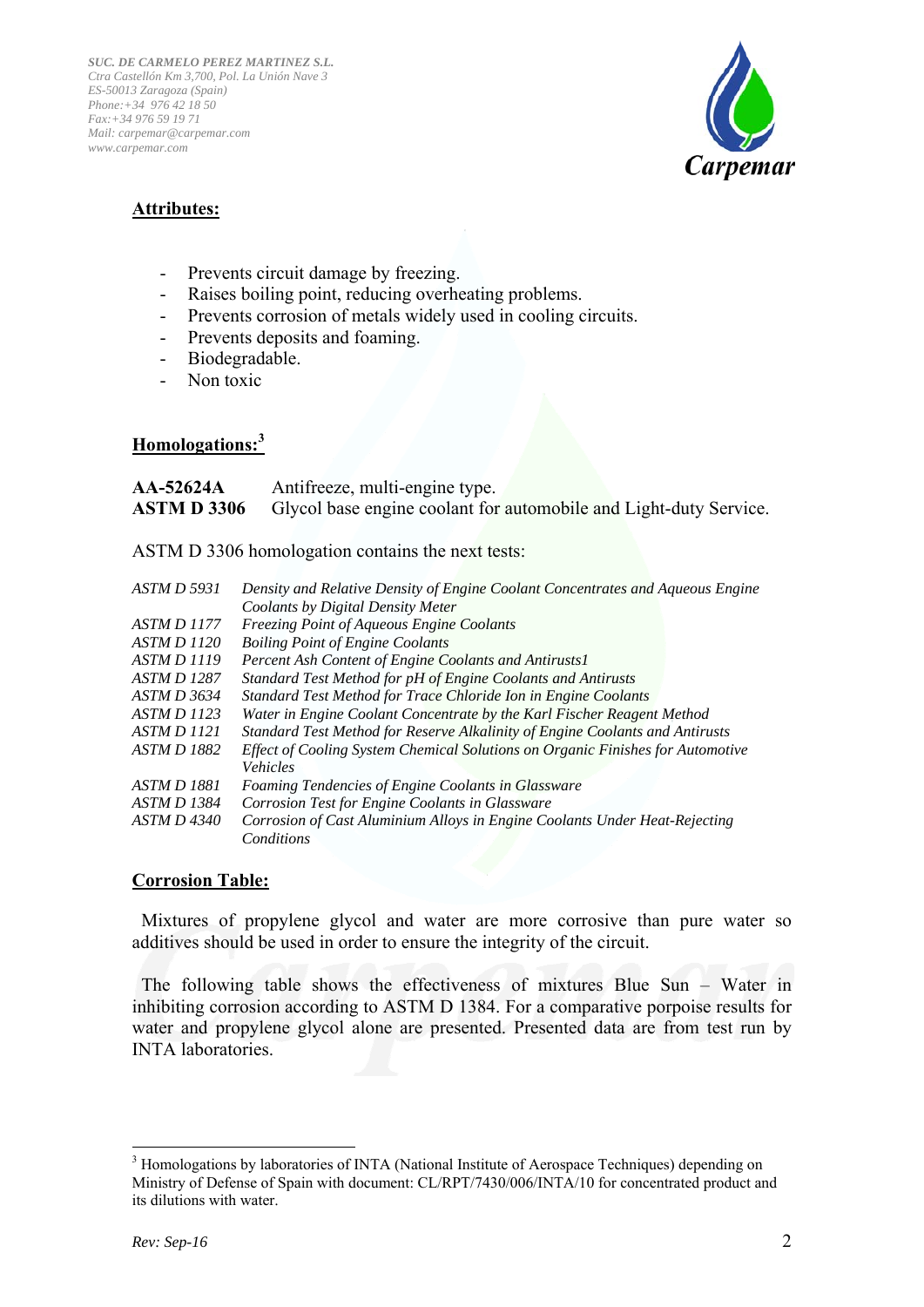

| <b>Material</b>   | Blue Sun®<br>$-37^{\circ}C$ | Propylene<br>glycol<br>(33% v/v) | <b>Tap Water</b> | <b>ASTM D 3306</b><br>Max. Limit |  |
|-------------------|-----------------------------|----------------------------------|------------------|----------------------------------|--|
| Copper            | 0,50                        | 4                                | 2                | 10                               |  |
| <b>Solder</b>     | 0,14                        | 1095                             | 99               | 30                               |  |
| <b>Brass</b>      | $-0,51$                     | 5                                | 5                | 10                               |  |
| <b>Mild Steel</b> | $-0,96$                     | 214                              | 212              | 10                               |  |
| <b>Cast Iron</b>  | $-3,71$                     | 345                              | 450              | 10                               |  |
| <b>Aluminum</b>   | 2,02                        | 15                               | 110              | 30                               |  |

 The results above are an average change in weight of coupons in mg. A negative number indicates an increase in weight due to the formation of a stable protective layer on the metal's surface.

In the next table are presented the test under ASTM D 4340:

| <b>Material</b> | <b>Product</b>                   | Result                      | Max. allowed                |
|-----------------|----------------------------------|-----------------------------|-----------------------------|
| Aluminium       | Blue $Sun^{\circledR}$ (25% v/v) | 0,5 mg/cm <sup>2</sup> week | 1,0 mg/cm <sup>2</sup> week |

*Test description:* 

### *ASTM D 1384:*

*In this test method, specimens of metals typical of those present in engine cooling systems are totally immersed in aerated engine coolant solutions with corrosive water for 336 h at 88°C (190°F). The corrosion inhibitive properties of the test solution are evaluated on the basis of the weight changes incurred by the specimens. Each test is run in triplicate, and the average weight change is determined for each metal.* 

### *ASTM D 4340:*

*In this test method, a heat flux is established through a cast aluminium alloy typical of that used for engine cylinder heads while exposed to an engine coolant under a pressure of 193 kPa (28 psi). The temperature of the aluminium specimen is maintained at 135°C (275°F) and the test is continued for 1 week (168 h). The effectiveness of the coolant for preventing corrosion of the aluminium under heattransfer conditions (hereafter referred to as heat-transfer corrosion) is evaluated on the basis of the weight change of the test specimen.*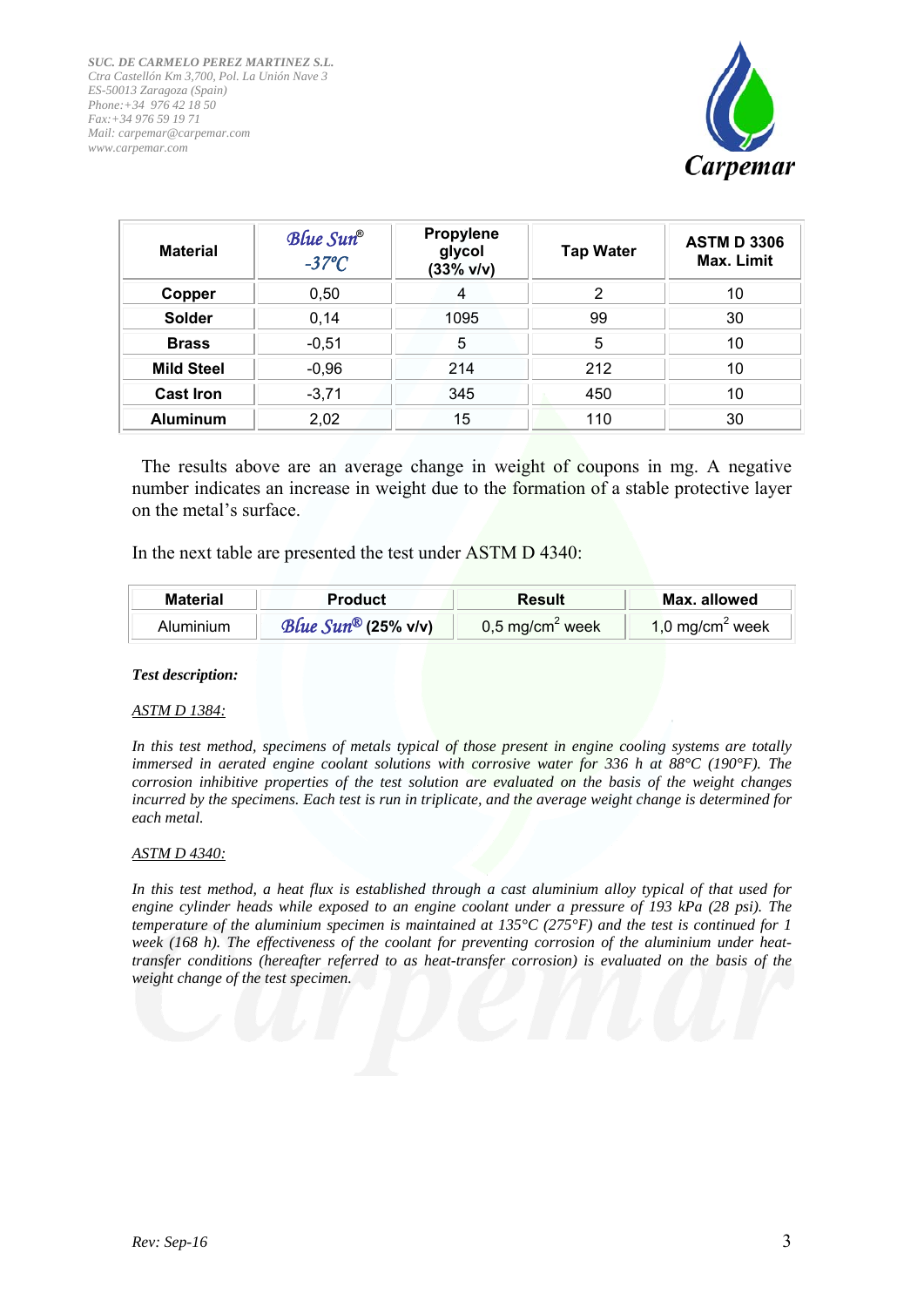

## **Compatibility table:**

*Blue Sun<sup>®</sup>-37°C* is compatible with the usual materials of cooling circuits. The next table shows plastics, sealants and elastomers compatible with the product. Data has been gathered in specific bibliography and proprietary tests.

| <b>Name</b>                          | <b>Abbreviation</b> |
|--------------------------------------|---------------------|
| Butyl rubber                         | <b>IIR</b>          |
| Cloropropene                         | <b>CR</b>           |
| Ethylene-propylene-diene rubber      | <b>EPDM</b>         |
| Fluorocarbon elastomers              | <b>FPM</b>          |
| Natural rubber up to 80°C            | <b>NR</b>           |
| Nitrile Rubber                       | <b>NBR</b>          |
| Polyacetal                           | <b>POM</b>          |
| Polyamide up to 115°C                | <b>PA</b>           |
| Polybutene                           | <b>PB</b>           |
| Polyethylene high/low density        | PE-LD/PE-HD         |
| Polyethylene cross linked            | <b>VPE</b>          |
| Polypropylene                        | <b>PP</b>           |
| Poly (tetrafluoroethylene)           | <b>PTFE</b>         |
| Polyvinyl chloride, rigid            | PVC h               |
| Silicone Rubber                      | Si                  |
| Styrene-butadiene rubber up to 100°C | <b>SBR</b>          |
| Unsaturated polyester resins         | UP                  |

 Phenolic resins, plasticized PVC and polyurethane elastomers are not compatible with Blue Sun -37ºC.

 Zinc is not compatible with propylene glycol or their mixtures with water, avoid zinc or galvanized reservoirs.

## **Filling the Installation:**

 After pressure testing, which also affords an opportunity to determine the volume of the system from the amount of water used (water meter), the system should be drained and then filled immediately with the antifreeze. Air pockets are to eliminate immediately.

 Before filling the systems should be flushed with water to remove traces of flux, especially when chlorine containing flux has been used.

 After draining the circuit of old antifreeze, it should be flushed with water in order to clean possible deposits and particles before filling with *Blue Sun®.* The product's useful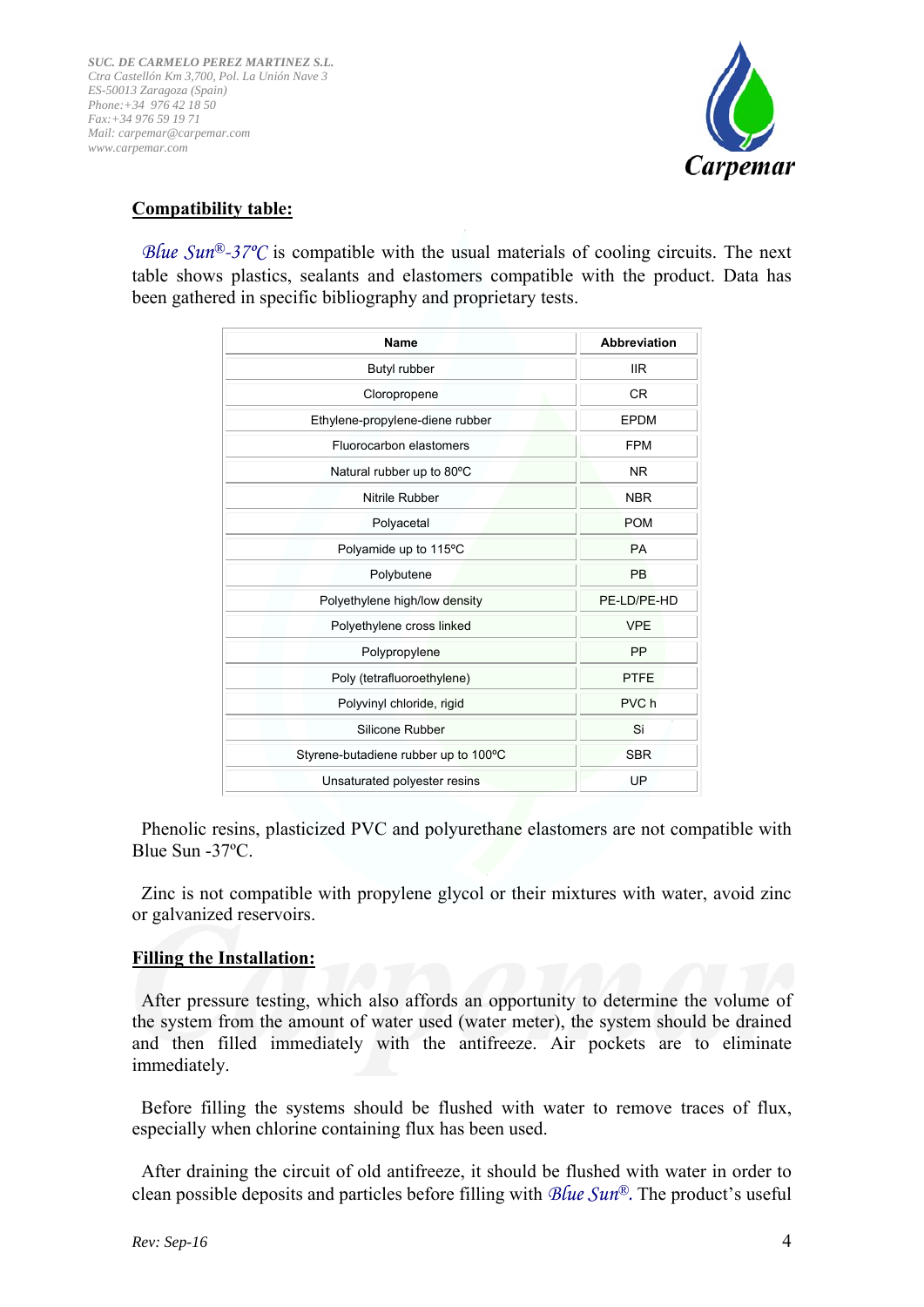

life will be reduced if the system is already corroded. If corrosion is detected, corrective action should be taken before filling up the circuit.

## **The product is presented ready to use, do not dilute.**

 Mixtures with other kind of antifreeze should be avoided for possible incompatibilities which would reduce the useful life of the product. For specific compatibilities you can contact our technical department: please email carpemar@carpemar.com

 Long-term no-load operation of the system should be avoided because this can adversely affect the stability of the heat transfer medium and considerably reduce its service life.

 Equipment must not be fitted with galvanized heat exchangers, heat reservoirs, tanks or pipes, because propylene glycol can corrode zinc.

 The minor surface tension of *Blue Sun® -37ºC* compared with water may make minor damage due to previous corrosion more apparent.

## **Heat Resistance:**

Sustained temperatures higher than 180ºC cause premature ageing of propylene glycol. For solar thermal systems with stagnation temperatures above 180ºC it is thus recommended to choose expansion vessels of sufficient size to ensure that the solar antifreeze will be taken up completely in case of stagnation.

Temperatures above 200ºC lead to slow alteration of the chemical properties of antifreeze fluid, with the result that the reliability of operation of the system may be endangered.

In the case of not-closed systems or the insert of oxygen (e.g. via valves) the maximum usage temperature is lower.

## **Precautions:**

*Blue Sun* <sup>®</sup>-37<sup>*o*</sup>C is a non flammable, non corrosive product, so no special precautions are required. In any case good industrial practices are recommendable. *Blue Sun-37ºC ®* is stable for at least two years in regular stocks conditions in airtight containers.

 Avoid contact with eyes, in case of splashing flush with running water for at least 10 minutes. Do not eat or drink, keep away of children.

 Store in a clean and well-ventilated place. Tightly sealed containers are recommended in order to maintain the properties of the product.